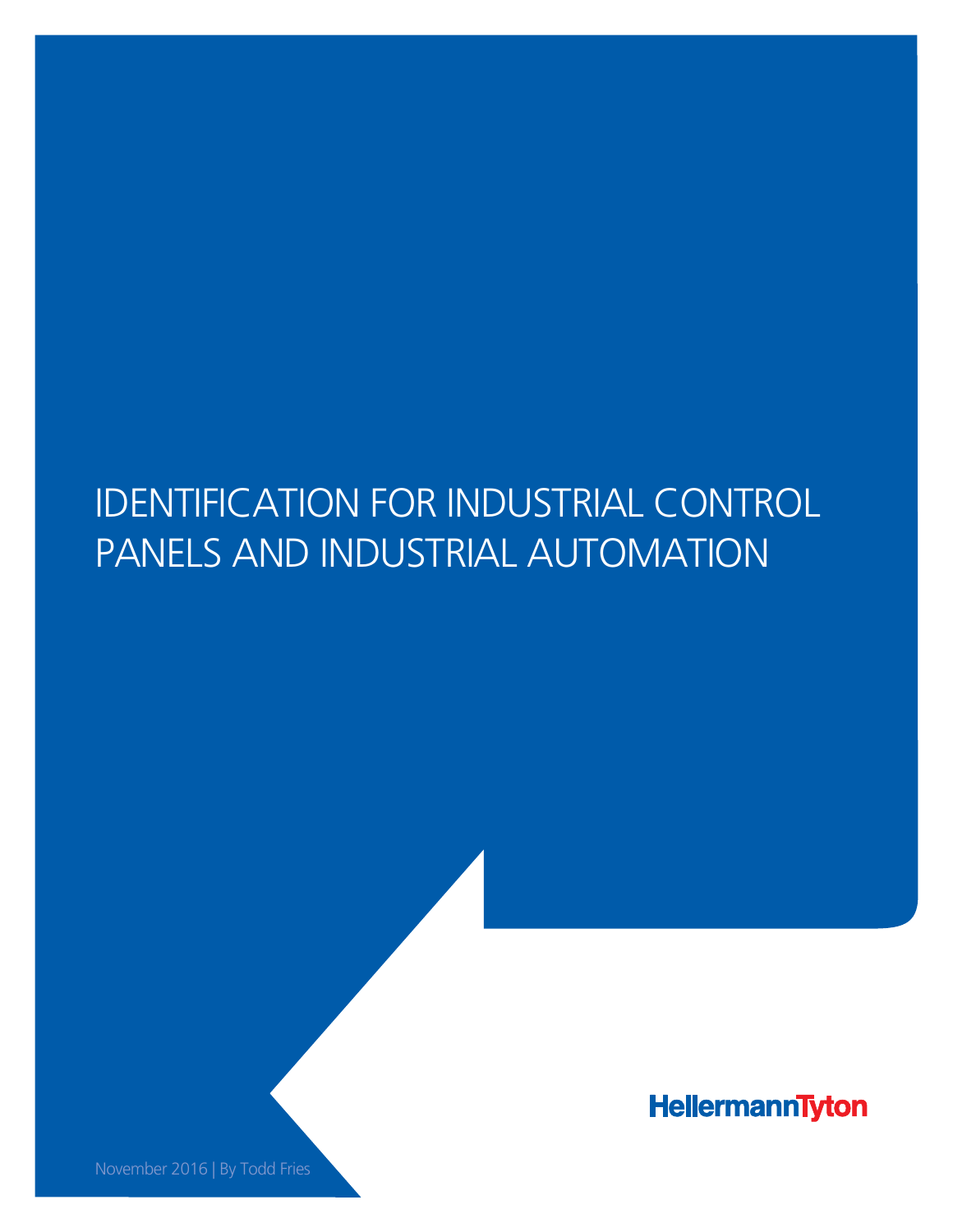# IDENTIFICATION FOR INDUSTRIAL CONTROL PANELS AND INDUSTRIAL AUTOMATION

## **Todd Fries**

*Marketing Manager, Identification Systems – HellermannTyton North America*

### **DIVISION 01 SPECIFICATION**

### **01 00 00**

This document is designed to meet the requirements of the Authority Having Jurisdiction (AHJ) which includes City, Electrical, Plumbing and Fire Protection inspectors.

### **PART 1 – DESCRIPTION**

### **1.1 RELATED DOCUMENTS**

National Electrical Code (NEC) National Fire Protection Association (NFPA) Occupational Safety and Health Administration (OSHA) American National Standards Institute (ANSI)

NEC 2014 / NEC 2017 NFPA 70E -2012 NFPA 70B – 2010 NFPA 77 – 2007 NFPA 79 - 2012 ANSI Z535 - 2011 ANSI Z535.1 American National Standard for Safety Colors ANSI Z535.2 American National Standard for Environmental and Facility Safety Signs ANSI Z535.3 American National Standard for Criteria for Safety Symbols ANSI Z535.4 American National Standard for Product Safety Signs and Labels ANSI Z535.5 American National Standard for Safety Tags and Barricade Tapes (for Temporary Hazards) ANSI Z535.6 American National Standard for Product Safety Information in Product Manuals, Instructions, and other collateral materials All OSHA 1910 - 2012 related regulations Guide to application of the Machinery Directive 2006/42/IEC – 2nd edition – June 2010 UL 508A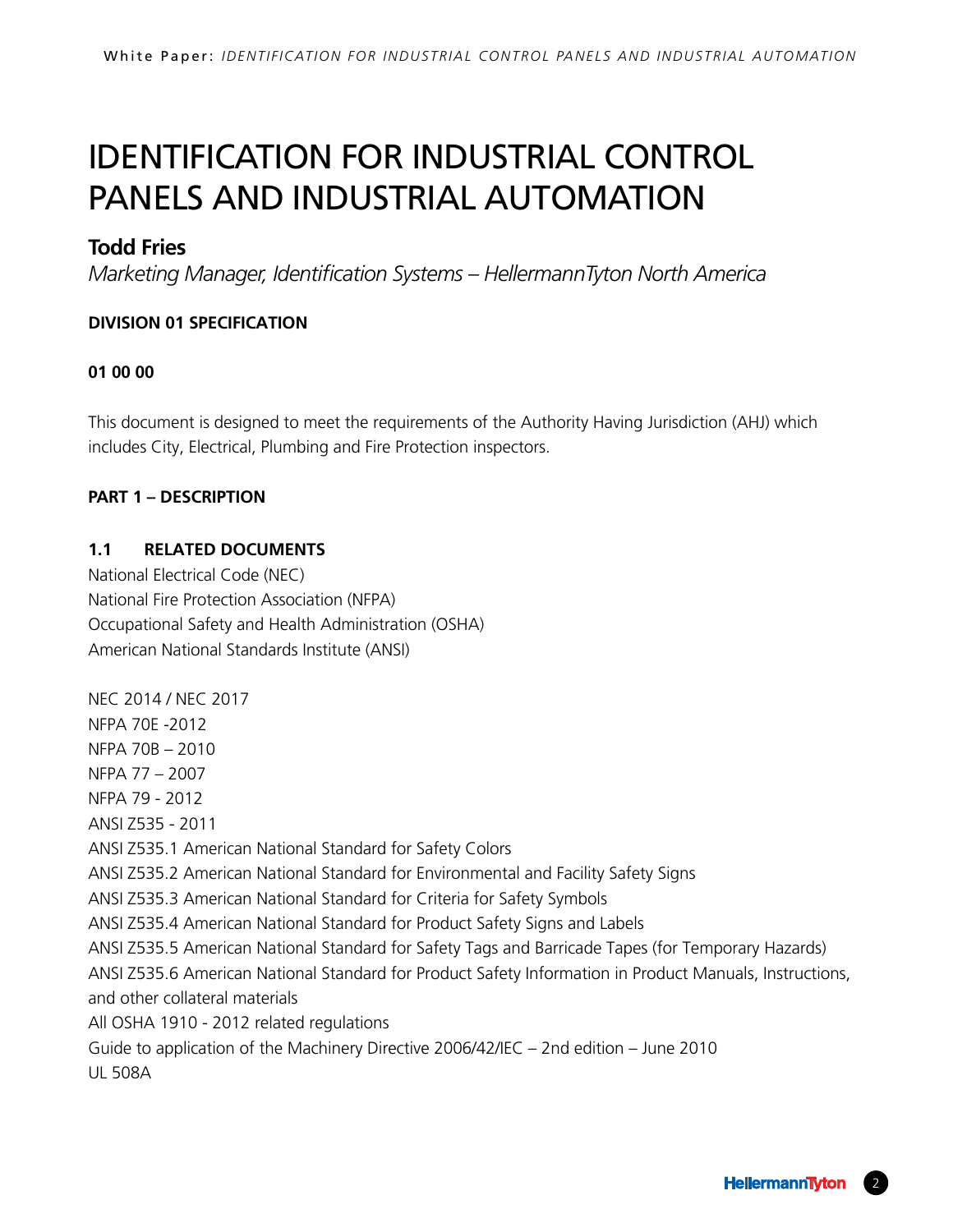#### **1.2 SUMMARY**

- A. This document includes the following:
	- 1. Bill of Materials
	- 2. Quality Assurance
	- 3. Coordination
	- 4. General Materials
	- 5. Equipment Labeling Instructions
	- 6. Installation of Labels
	- 7. Applications
	- 8. Maintenance

#### **1.3 BILL OF MATERIALS**

A. This section includes the most common labeling items used in this standard.

- 1. 596-00412 .88" hole diameter white button label
- 2. 596-00414 1.2" hole diameter white button label
- 3. 596-00417 3" X 4" white foam nameplate rating label
- 4. 558-00309 1" wide white continuous vinyl roll for printing nameplates
- 5. 558-00307 1" wide black continuous vinyl roll for printing nameplates
- 6. 558-00313 2" wide white continuous vinyl roll for printing nameplates
- 7. 558-00311 2" wide black continuous vinyl roll for printing nameplates
- 8. 558-00312 2" wide red continuous vinyl roll for printing nameplates
- 9. 558-00330 3" total width pre-printed/ .75" wide orange header panel continuous vinyl roll
- 10. 558-00327 2" total width pre-printed/.5" wide orange header panel continuous vinyl roll
- 11. 558-00328 2" total width pre-printed/.5" wide yellow header panel continuous vinyl roll
- 12. 558-00331 3" total width pre-printed/.75" wide yellow header panel continuous vinyl roll
- 13. 558-00203 4" X 6" Pre-printed DANGER label with blank message panel
- 14. 596-00424 3" X 2" Pre-printed DANGER label with blank message panel
- 15. 596-00621 4" X 6" Pre-Printed WARNING label with blank message panel
- 16. 596-00622 3" X 2" Pre-printed WARNING label with blank message panel
- 17. 558-00204 4" X 6" Pre-printed NOTICE label with blank message panel
- 18. 558-00426 3" X 2" Pre-printed NOTICE label with blank message panel
- 19. 558-00247 4" X 6" Pre-printed CAUTION label with blank message panel
- 20. 558-00425 3" X 2" Pre-printed CAUTION label with blank message panel
- 21. 558-00336 1" wide orange continuous vinyl roll for voltage marking
- 22. 558-00337 2" wide orange continuous vinyl roll for voltage marking
- 23. 558-00338 3" wide orange continuous vinyl roll for voltage marking
- 24. 596-00378 1.35" X 2.75" Orange WARNING header with blank yellow triangle
- 25. 596-00379 1.35" X 2.75" Red DANGER header with blank yellow triangle
- 26. 596-00376 2.75" X 5.5" Orange WARNING header with blank yellow triangle
- 27. 596-00377 2.75" X 5.5" Red DANGER header with blankyellow triangle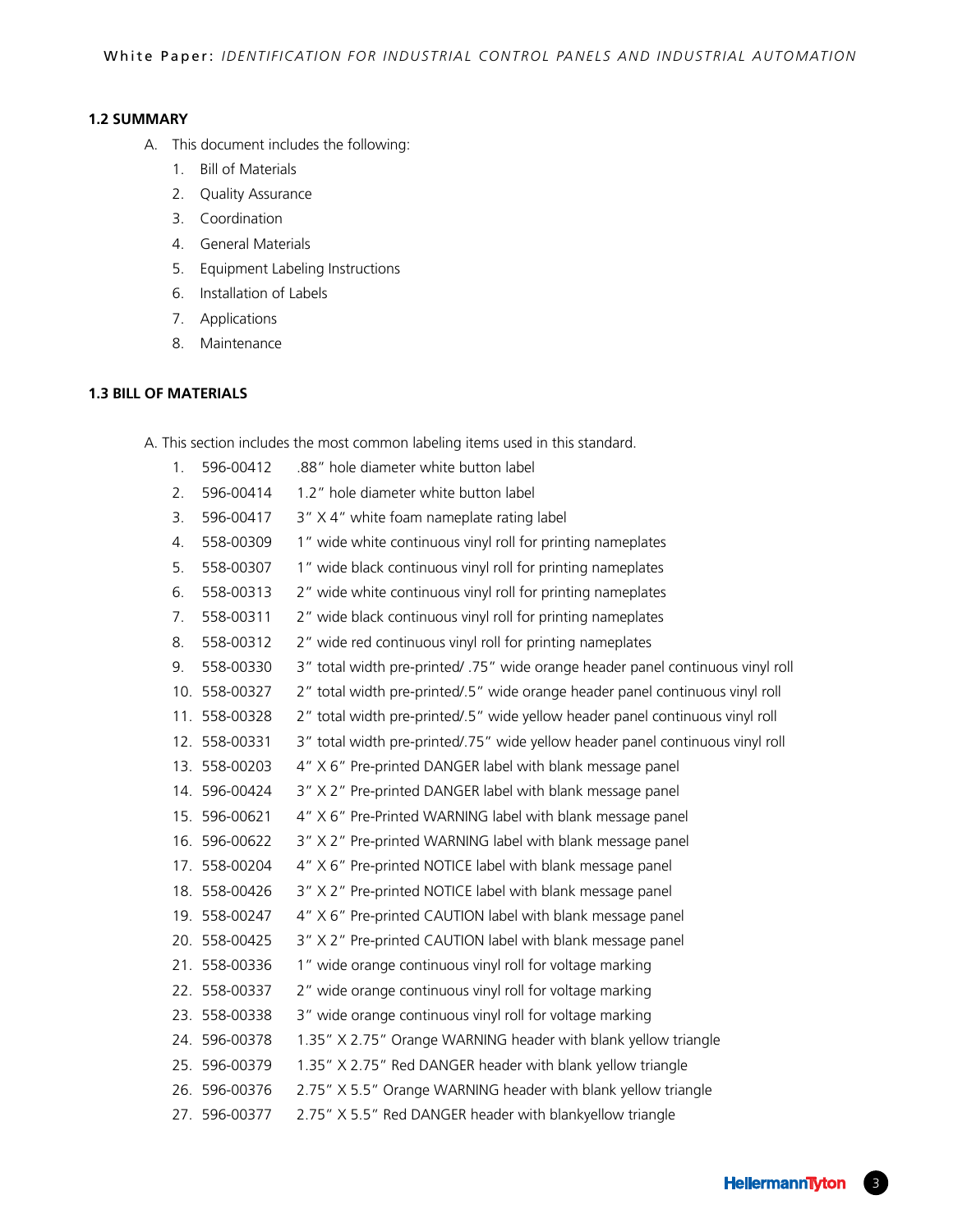- 28. 556-00022 TagPrint Pro 3.0 label design software
- 29. 556-00022 TTM430 thermal transfer printer
- 30. 556-00189 White ribbon for TTM430 printer
- 31. TT822OUT Black ribbon for TTM430 printer
- 32. 556-00431 Cutter for TTM430 printer (needed to cut continuous label rolls)
- 33. TAG22T3-100B Self-laminating label for control panel wire marking
- 34. TAG26T6-100B Self-laminating label for control panel wire marking
- 35. TAG2T5-100B Self-laminating label for control panel wire marking
- 36. TAG51T3-100B Self-laminating label for control panel wire marking
- 37. 553-50002 .125"printable heat shrink tubing for control panel wire marking
- 38. 553-50004 .125"printable heat shrink tubing for control panel wire marking (slit)
- 39. 553-50009 .187"printable heat shrink tubing for control panel wire marking
- 40. 553-50011 .187"printable heat shrink tubing for control panel wire marking (slit)
- 41. 553-50016 .25" printable heat shrink tubing for control panel wire marking
- 42. 553-50019 .25"printable heat shrink tubing for control panel wire marking (slit)
- 43. 596-00380 .375"wide terminal block label
- 44. 596-00381 .50"wide terminal block label
- 45. 596-00382 1" X .5" white "Phase" label
- 46. 596-00383 1" X .5" black "Phase" label
- 47. 596-00000 3" X 5" Danger Lock Out Tag printable in two areas.
- 48. TCWM10 10 NEMA colors for color coding phases and conductors
- 49. RO175: Rite-on markers for conductors to be extended in the future.

#### **1.4 QUALITY ASSURANCE**

- A. Comply with 2014 or 2017 National Electrical Code (NEC)
- B. Comply with 2012 National Fire Protection Association (NFPA 70E)
- C. Comply with ANSI Z535 2011 Requirements
- D. Comply with OSHA requirements for electrical labeling
- A. OSHA 1910.335(b)(1): Safety signs, safety symbols, or accident prevention tags shall be used where necessary to warn employees about electrical hazards which may endanger them, as required by 1910.145.
- B. NEC 110.21: The markings shall be of sufficient durability to withstand the environment involved.
- C. NFPA 70E -2012 Section 205.11: Warning signs, where required, shall be visible, securely attached, and maintained in a legible condition.
- D. NFPA 70E -2012 Section 16.2.2: Safety signs shall be plainly visible on the enclosure door or cover.
- E. OSHA 1910.145(e)(2): The wording of any sign should be easily read and concise. The sign should contain sufficient information to be easily understood. The wording should make a positive, rather than a negative suggestion and should be accurate in fact.

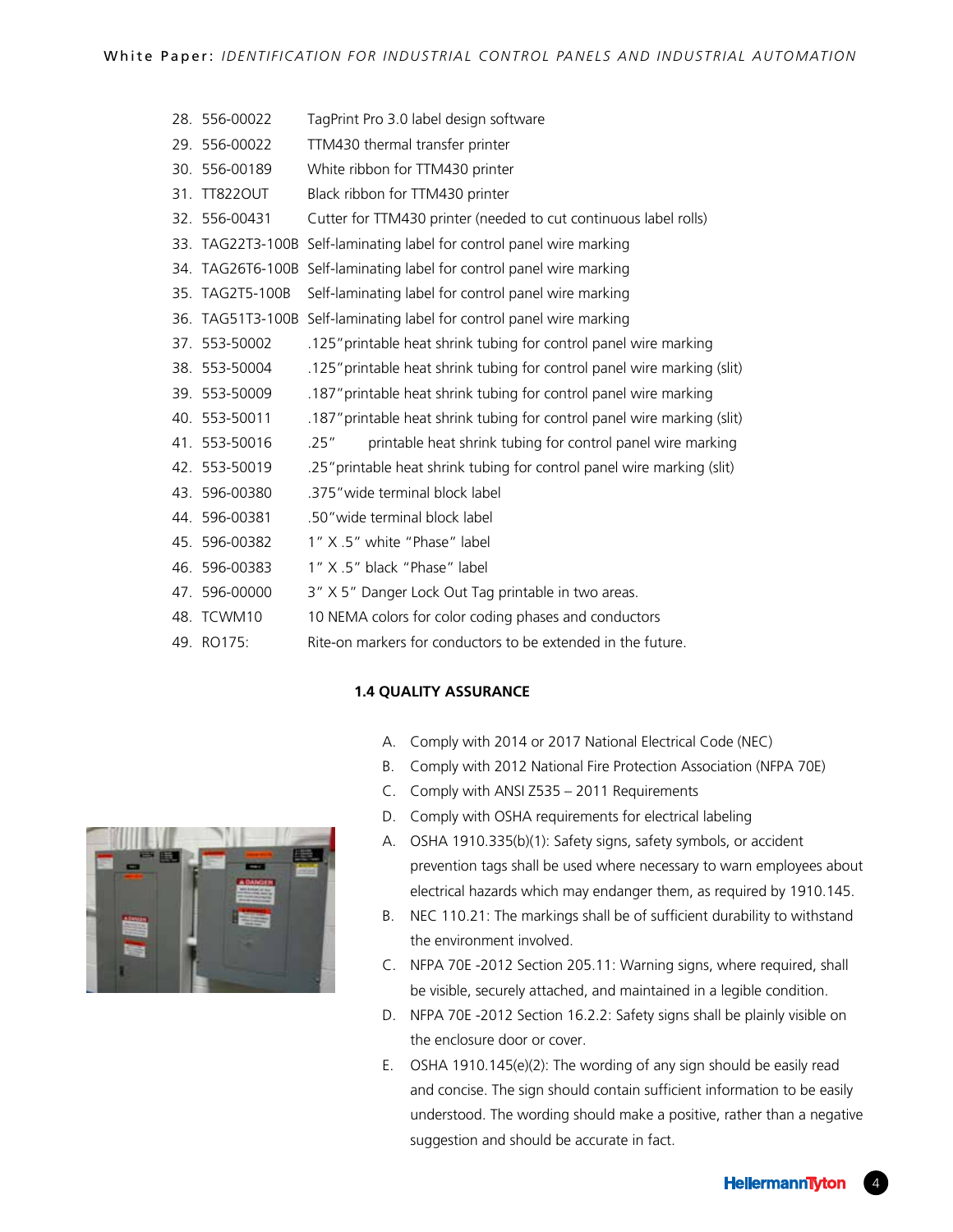# **A=BROWN B=ORANGE C=YELLOW NEUTRAL = GRAY**

*Figure 1*



*Figure 2*



*Figure 3*



*Figure 4*

F. Instruction or informational labels

ANSI Z535.4 Article 7.3 MESSAGE PANEL: The message panel should have either black lettering on a white background or white lettering on a black background. *(Figure 1)*

ANSI Z535.4 Article 8.1.2 MESSAGE PANEL LETTERING: The message panel lettering should be a combination of upper and lower case letters. Upper case only lettering may be used for short message or emphasis on individual words. *(Figure 1)*

- G. Use ANSI Z535 classifications for signal words, colors and safety symbols. *(Figure 2)*
	- a. Indoor and Outdoor Equipment: Use minimum .08" or larger per ANSI Z535.4-2011 B3.3.13 for minimum letter height calculations. See table B1. Lettering shall be of a size that enables a person with normal vision, including corrected vision, to read the safety sign or label message panel at a safe viewing distance from the hazard. Use white lettering on a red background for emergency systems. *(Figure 3)*
	- b. Elevated Components: Increase sizes of labels and letters to those appropriate for viewing from the floor. See ANSI Z535.4 – 2011 Annex B3.3.13. *(Figure 4)*

### **1.5 COORDINATION**

- A. Comply with 2014 or 2017 National Electrical Code (NEC)
- B. Comply with 2012 National Fire Protection Association (NFPA 70E)
- C. Comply with ANSI Z535 2011 Requirements

#### **PART 2 – MATERIALS**

#### **2.1 GENERAL MATERIALS**

- A. Self-adhesive vinyl labels with permanent acrylic adhesives that can be printed on demand using thermal transfer technology.
- B. Self-laminating adhesive labels for marking wires and cables in control panels and other industrial automation equipment.
- C. Printable heat shrink tubing permitted as wire markers in control panel installations.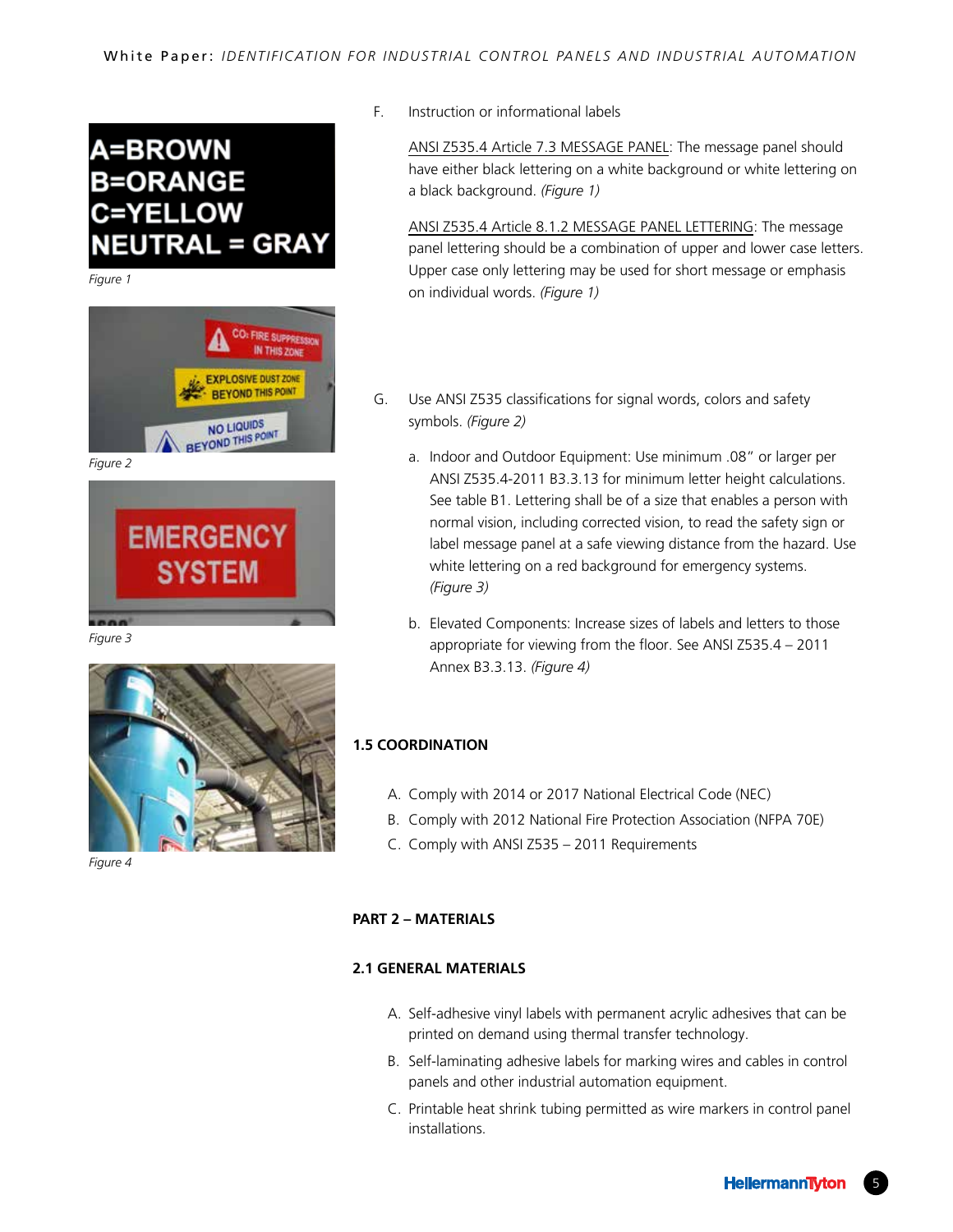- D. Foam nameplate and button labels for use on Motor Control Consoles (MCC), Switch boards and Electrical Control Panels.
- E. Pre-printed colored vinyl labels for phase marking and other wire identification requirements.
- F. Pre-printed CAUTION, WARNING, DANGER, NOTICE signs with blank message panels for thermal transfer printing of custom warning information.
- G. Pre-printed cloth wire marker cards or books (where applicable).
- H. Rite-On, self-laminating vinyl markers (where applicable).

#### **2.2 EQUIPMENT LABELELING INSTRUCTIONS**

- A. Equipment Identification Labels
	- 1. On each unit of equipment, install unique designation labels that are consistent with wiring diagrams, schedules, operation and maintenance manuals, relevant safety information, warnings and/or instructions as required for operation and safety. Apply labels to disconnect switches and protection equipment, central and master units, control panels, control stations, terminal cabinets, and racks of each system. Systems include power, lighting control and communication, signal monitoring, and alarm systems unless equipment is provided with its own identification. NFPA 79 2012 Article 16.2.2 and 16.3
- 2. Equipment to be labeled:
	- a. Panel boards, electrical cabinets and enclosures, such as industrial control panels
	- b. Industrial Control Panels (Includes wiring labels)
	- c. Terminal blocks in industrial control panels
	- d. Industrial Automation Equipment (safety and warning sign, instructions)
	- e. Access doors and panels for concealed electrical items
	- f. Electrical Switchgear and Switchboards
	- g. Phase Labels
	- h. Transformers
	- i. Electrical Substations
	- j. Emergency System Boxes and Enclosures (Transfer Switch)
	- k. Motor Control Consoles (MCC)
	- l. Disconnect Switches
	- m. Enclosed Circuit Breakers
	- n. Motor Starters
	- o. Push-button Stations
	- p. Power Transfer Equipment
	- q. Contactors (Relays)
	- r. Remote-controlled switches, dimmer modules, and control devices.
	- s. Battery Inverter Units
	- t. Battery Racks
	- u. Power-generating units
	- v. Voice and Data Cable Terminal equipment
	- w. Fire alarm control panel and annunciators
	- x. Security and intrusion-detection control stations, control panels, terminal cabinets and racks
	- y. Monitoring and Control Equipment
	- z. Terminals, racks, and patch panels for voice and data communication and for signal and control functions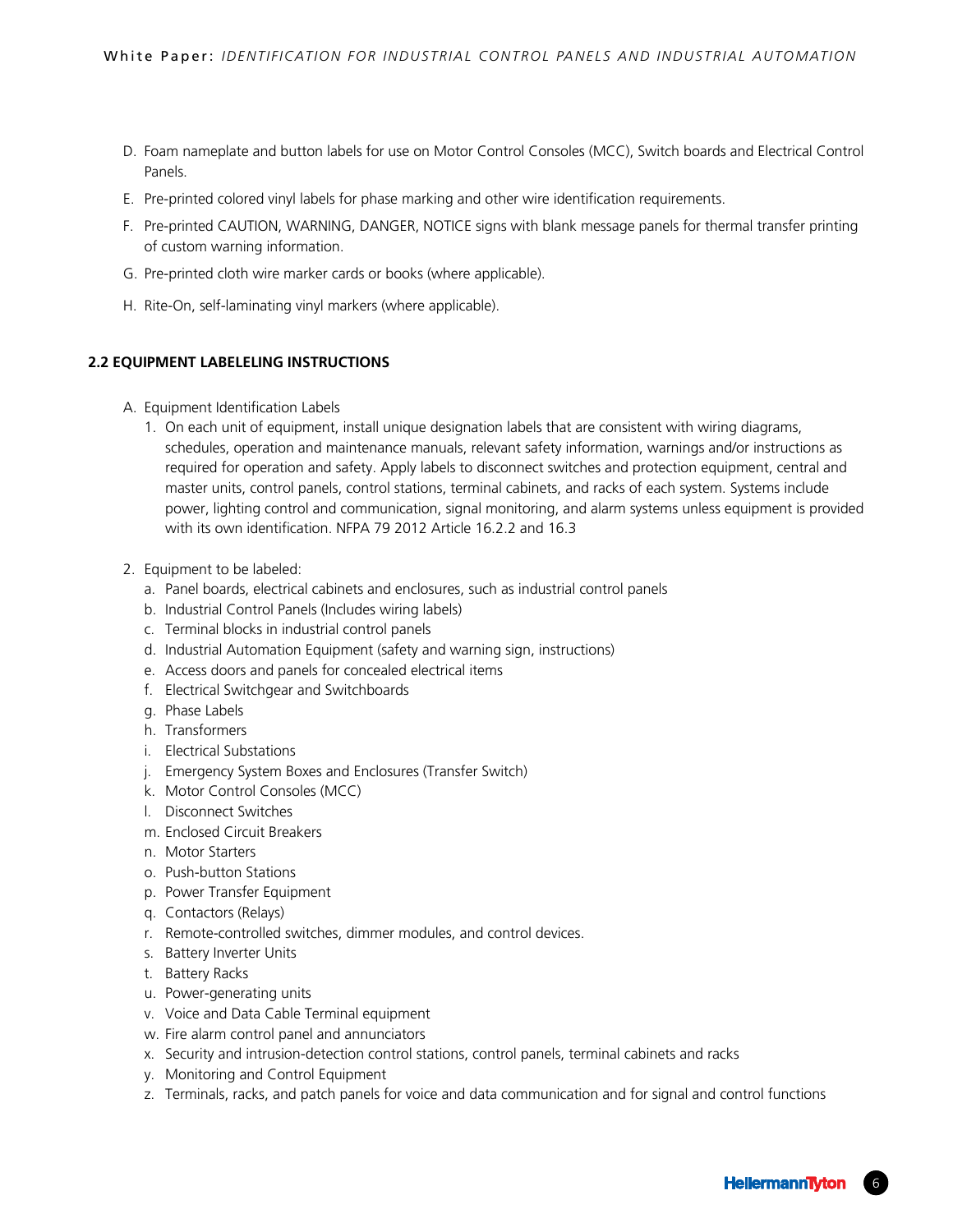aa. Bus Duct Switches

#### **2.3 INSTALLATION OF LABELS**

- A. Verify identity of each item before installing identification products.
- B. Location: Install identification labels at locations for the most convenient viewing without interference with operation and maintenance equipment.
- C. Apply identification labels to surfaces that require a finish (after finish work is completed).
- D. Clean surfaces prior to applying labels, using materials and methods recommended by manufacturer of identification labels.
- E. Nameplates shall adequately describe the function of the particular equipment involved. Where nameplates are detailed on drawings, inscription and size of letters shall be as shown on relevant drawings. The name of the machine on the nameplates, where applicable, should be the same as the one used on all motor starters, disconnects, relays, and push button station nameplates for all machines. NFPA 79 – 2012 Article 16.5.4 and 5.
- F. The following items should be equipped with foam nameplate or metalized polyester labels: All motors, motor starters, motor-control centers, push button stations, control panels, time switches, disconnect switches, transformers, panel boards, circuit breakers (i.e. all 2-pole, 3-pole circuit breakers), contactors or relays in separate enclosures, power receptacles, where the nominal voltage between any pair of contacts is greater than 115V, and wall switches.
- G. All conduits, busways, cable trays, where applicable should be identified with labels that indicate the source of the panel (feeder supply source) circuit numbers, and designated panel or load. NEC 408.4(B).
- H. The identification of conduits, busways and cable trays, where applicable, should be placed at 50 feet intervals and within 10 feet of wall and floor penetrations, pull boxes, panels, distribution boards, and electrical equipment.
- I. Accessible Raceways more than 600V shall have a permanent label per NEC 392.18(H) that reads as DANGER HIGH VOLTAGE – KEEP AWAY. Repeat at maximum 10 foot intervals.
- J. Cable Trays for main service entrance points shall be identified per NEC 230.44 with the wording SERVICE ENTRANCE CONDUCTORS.
- K. Accessible Raceways less than 600V for service, feeder and branch circuits more than 30A: can be identified with orange self-adhesive vinyl labels.
- L. Power-circuit Conductor Identification: For primary and secondary conductors No. 1/0 AWG and larger in vaults, pull and junction boxes, manholes, and handholes, it is advisable to identify with color-coding Handi-Card or Handi-Pak markers. Identify source and circuit number of each set of conductors. Use single conductor cables, identify phase in addition to above.
- M. Branch circuit conductor identification: Where there are conductors for more than three branch circuits in same junction box or pull box, it is advisable to use color coding Handi-Cards or Handi-Paks. Identify each ungrounded conductor according to source and circuit number.
- N. Conductors to be extended in the future: Optionally attach Rite-On markers to conductors and list source and circuit number. Marker tapes can be vinyl or vinyl cloth, self-adhesive wraparound style, with circuit identification legend machine printed using thermal transfer or equivalent process.
- O. Pipe marker colors and text height as defined by ANSI A13.1 2007.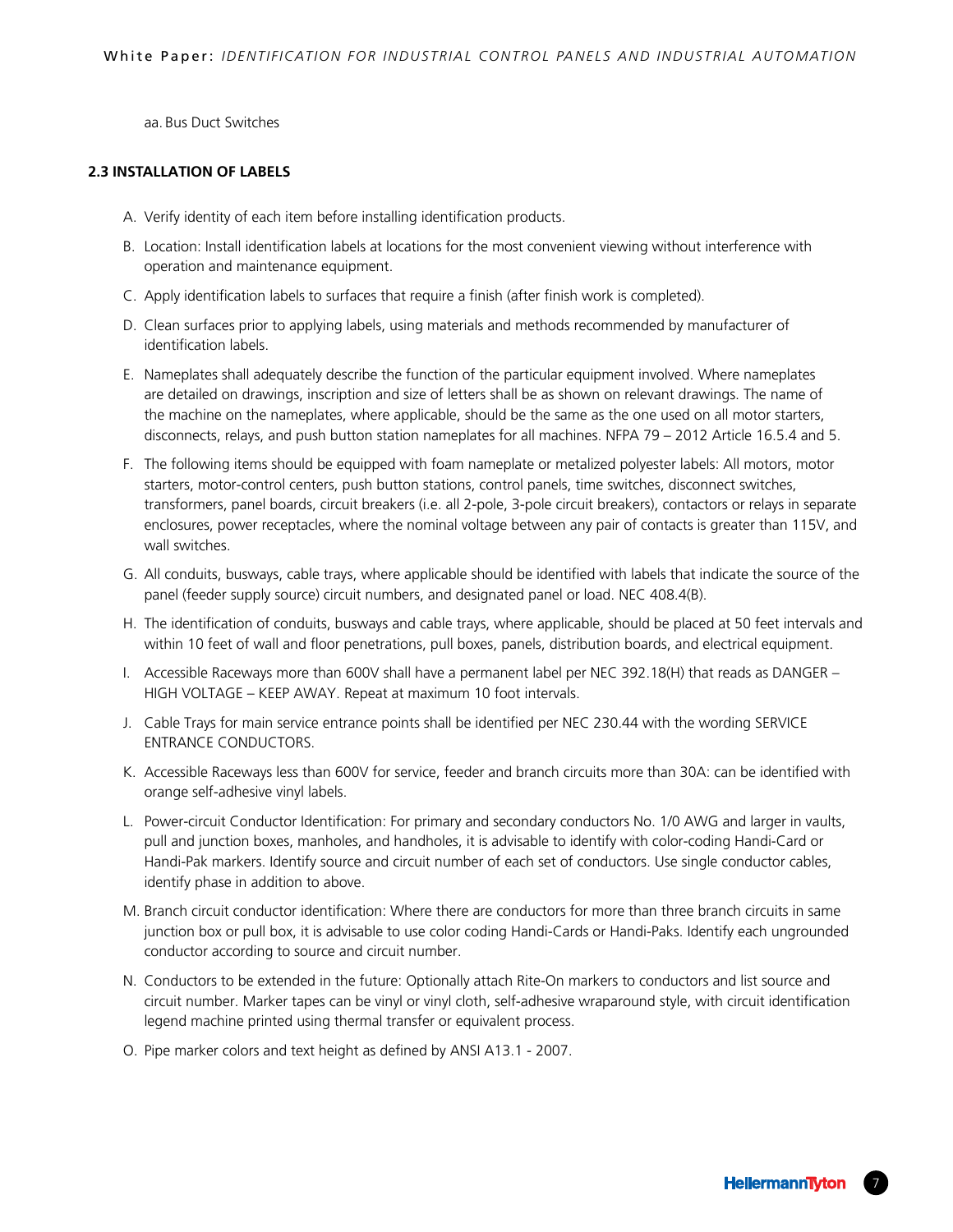



# **HIGH VOLTAGE KEEP AWAY**









#### **PART 3 – APPLICATIONS**

- **3.1 DANGER, NOTICE, WARNING, CAUTION, VOLTAGE MARKERS AND INFORMATIONAL SIGNS AND WIRE MARKERS**
	- A. Comply with NFPA 70, NFPA 70E and 29 CFR 1910.145
	- B. Self-adhesive warning signs and pressure sensitive labels, configured for display on the front cover, door or other access to equipment, unless otherwise indicated.
	- C. Warning label and signs shall include, but are not limited to, the following legends
		- 1. Multiple Power Source Warning: DANGER ELECTRICAL SHOCK HAZARD – EQUIPMENT HAS MULTIPLE POWER SOURCES NEC 705.12(3). Also see NEC 392.18(H) for Cable tray. *(Figure 5)*

The label starts as being pre-printed with the DANGER signal word and Safety Alert symbol in white ink on a red background with a black border. A label printing software package connected to a thermal transfer printer will allow variable printing in the message section of the label format as shown below. *(Figure 6 & 7)*

- 2. Workspace clearance warning: NEC 110.34: WARNING OSHA REQULATION – AREA IN FRONT OF ELECTRICAL EQUIPMENT MUST BE KEPT CLEAR FOR: DEPTH –WITDTH and HEIGHT. (NEC 110.34, ANSI Z535.2). *(Figure 8)*
- 3. Pre-Printed WARNING, DANGER, NOTICE and CAUTION are permitted where the variable message board can be printed on demand by a desktop thermal transfer printing system using resin based inks for UV stable and chemical resistant identification.

The label starts as being pre-printed with the NOTICE signal word and Safety Alert symbol in white ink on a blue background with a black border. A label printing software package connected to a thermal transfer printer will allow variable printing in the message section of the label format as shown below. *(Figure 9 & 10)*

HellermannTyton part number: **596-00204** comes pre-printed with the signal word "NOTICE" and a blank white message board below. TagPrint Pro and the TTM430 or TT230SMC thermal transfer printers allow variable message text and symbols to be printed. 4" X 6"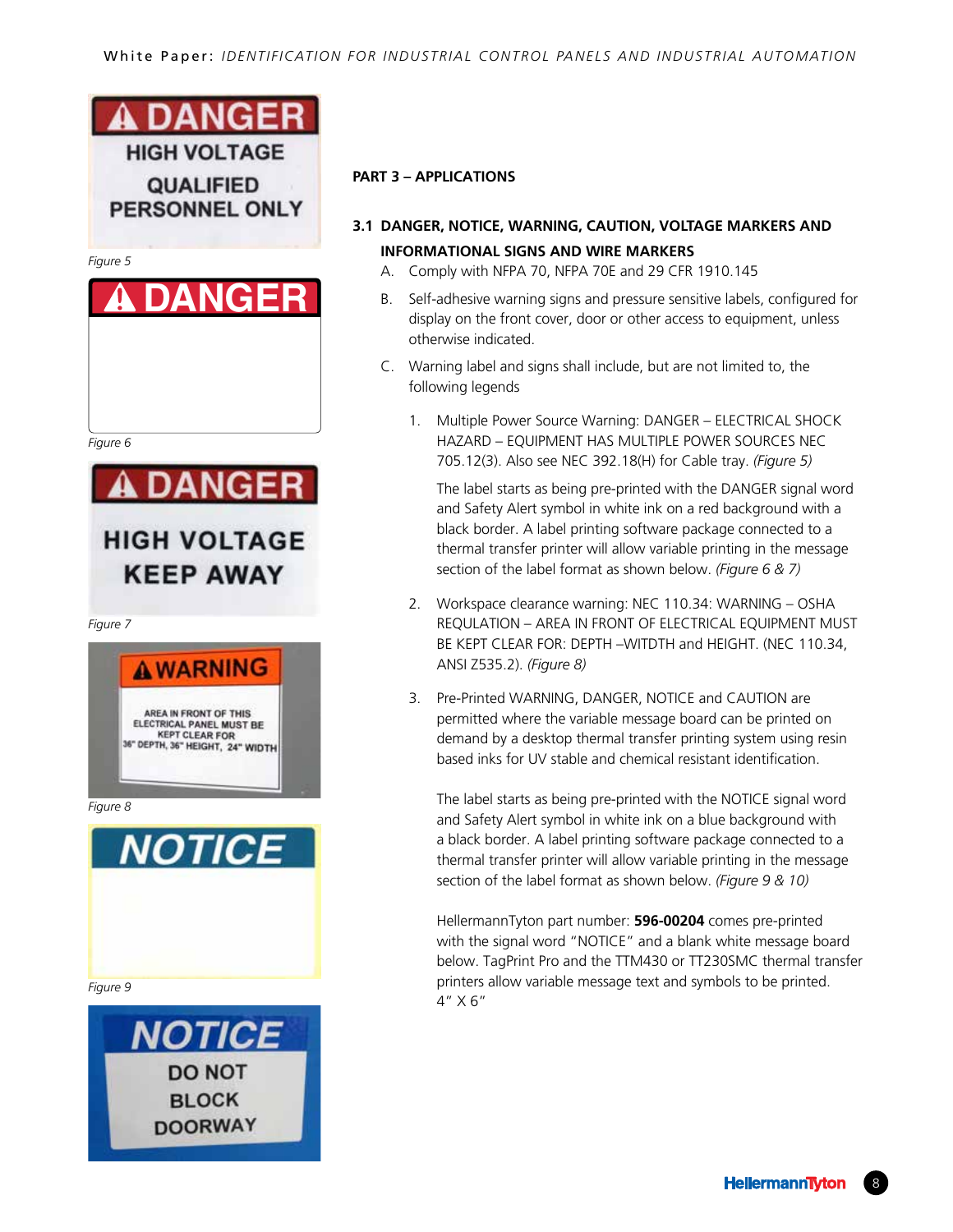

**A WARNING TURN OFF POWER SUPPLY TO EQUIPMENT PRIOR TO WORKING INSIDE PANEL** *Figure 12*



**PARTS OF THIS CONTROLLER ARE NOT DE-ENERGIZED** BY THIS SWITCH

*Figure 14*



D. Warning signs shall include Arc Flash warning labels that conform to the 2012 NFPA 70E 130.5(C)(1),(2) and (3) and NEC 2014 article 110.16.

The Pre-Printed Colored Signal Panel label roll comes standard with a blank orange signal word panel that can be printed with the safety alert symbol and "Warning" header text using a label printing software package connected to a standard thermal transfer label printing system like TagPrint Pro 3.0 by HellermannTyton. Once printed and rotated, the label appears like the Arc Flash example. *(Figure 11)*

HellermannTyton part number 596-00330 is a 3" wide white vinyl with a blank .75" tall orange stripe. TagPrint Pro can print the safety alert symbol and the signal text along with the required variable text for Arc Flash Boundary, Nominal System Voltage and at least one of the following:

- 1. Available incident energy and the corresponding working distance
- 2. Minimum arc rating of clothing
- 3. Required level of PPD
- 4. Highest Hazard Risk Category (HRC) for the equipment

HellermannTyton part number 596-00327 is the same label but 2" tall with a .5" tall orange header. As further examples, also see warning signs for:

a. NEC 110.27(C) WARNING SIGNS

 Label shown is HellermannTyton part number 558-00330 printed with TagPrint Pro and TT230SM or TTM430 printing systems. *(Figure 12)*

b. NEC 490.48(B)(3) FUSES

 Label shown is HellermannTyton part number 558-00330 printed with TagPrint Pro and TT230SM or TTM430 printing systems. *(Figure 13)*

c. NEC 409.110(3) WARNING SIGNS FOR MULTIPLE DISCONNECTING MEANS

 Label shown is HellermannTyton part number 558-00330 printed with TagPrint Pro and TT230SM or TTM430 printing systems. *(Figure 14)*

d. NEC 250.21(C), NEC 700.7(B) and 701.7(B) GOUNDING AND **BONDING** 

Label shown is HellermannTyton part number 558-00330 printed with TagPrint Pro and TT230SM or TTM430 printing systems. *(Figure 15)*

The Pre-Printed Colored Signal Panel label comes standard with a blank yellow signal word panel that can be printed with the safety alert symbol and "Caution" header text using a label printing software package connected to a standard thermal transfer label printing system like TagPrint Pro by HellermannTyton. Once printed and rotated, the label appears like the Arc Flash example below. Typical label widths are 2", 3" and 4".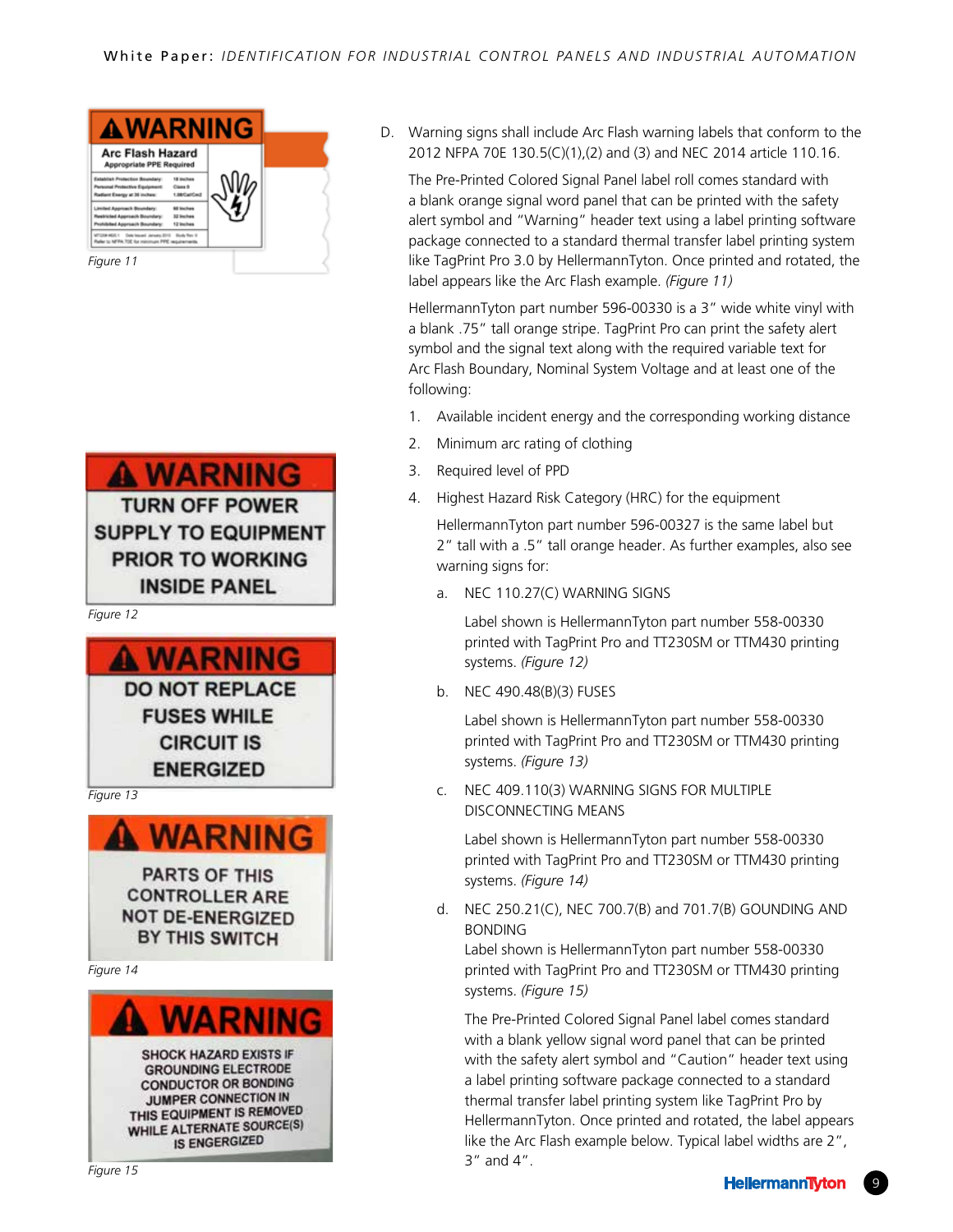

#### e. **NEC 110.22(B)**

HellermannTyon part number: **558-00238** is a 2" wide white vinyl with a .5" yellow header, and part number **558-00331** is a 3" wide white vinyl with a .75" yellow header. Both part numbers have a blank white message board where variable message text and symbols can be printed per NEC 110.22(B), OSHA 1910.303(E)(5)(i)(ii), NEC 408.3(F)(1) and ANSI Z535.4, Article 7.4 as examples. *(Figure 16)*

#### **NEC 2014 110.22(B)**

Control Panel Enclosures of series rated over-current devices to be legibly marked to indicate that the series combination has been used. Typical ratings are 10K, 14K, 18K, 20K, 22K, 25K, 35K, 50K, 65K, 100K, 125K, 200K and 300K. Usually applied to a vertical section of an MCC console. *(Figure 17)*

#### **NEC 2014 110.22(C)**

Equipment enclosures for circuit breakers or fuses applied in compliance with the series combination ratings marked on the equipment by the manufacturer shall be legibly marked in the field to indicate the equipment has applied with a series combination rating. Typical ratings are 10K, 14K, 18K, 20K, 22K, 25K, 35K, 50K, 65K, 100K, 125K, 200K and 300K. Usually applied to the vertical section of an MCC console. *(Figure 18)*

### **NEC 705.12(D)(3) for NEC 2014 and NEC 705.12(B) for NEC 2017**

**BACKFEED:** Each group-operated isolating switch or disconnecting means shall bear a warning notice to the effect that contacts on either side of the device might be energized. Also see OSHA 1910.305(c)(3)(ii). *(Figure 19)*

#### **ANSI ZG3.22**

Orange shall be used as the basic color for designating dangerous parts of machines or energized equipment.

1. Power Circuits: Black letters on an orange field. Labels shown above designed and printed using TagPrint Pro and part number 558-00336. Also consult OSHA 1910.303(E)(1)(ii). *(Figure 20)*

#### **NEC 2014 408.3(F)(1)**

**HIGH LEG IDENTIFICATION:** A switchboard, switchgear or panel board containing 4-wire delta-connected system where the mid-point of one phase winding is grounded shall be field marked as follows: *(Figure 21 & 22)*

## **A CAUTION**

# **B PHASE HAS 240 VOLTS TO GROUND**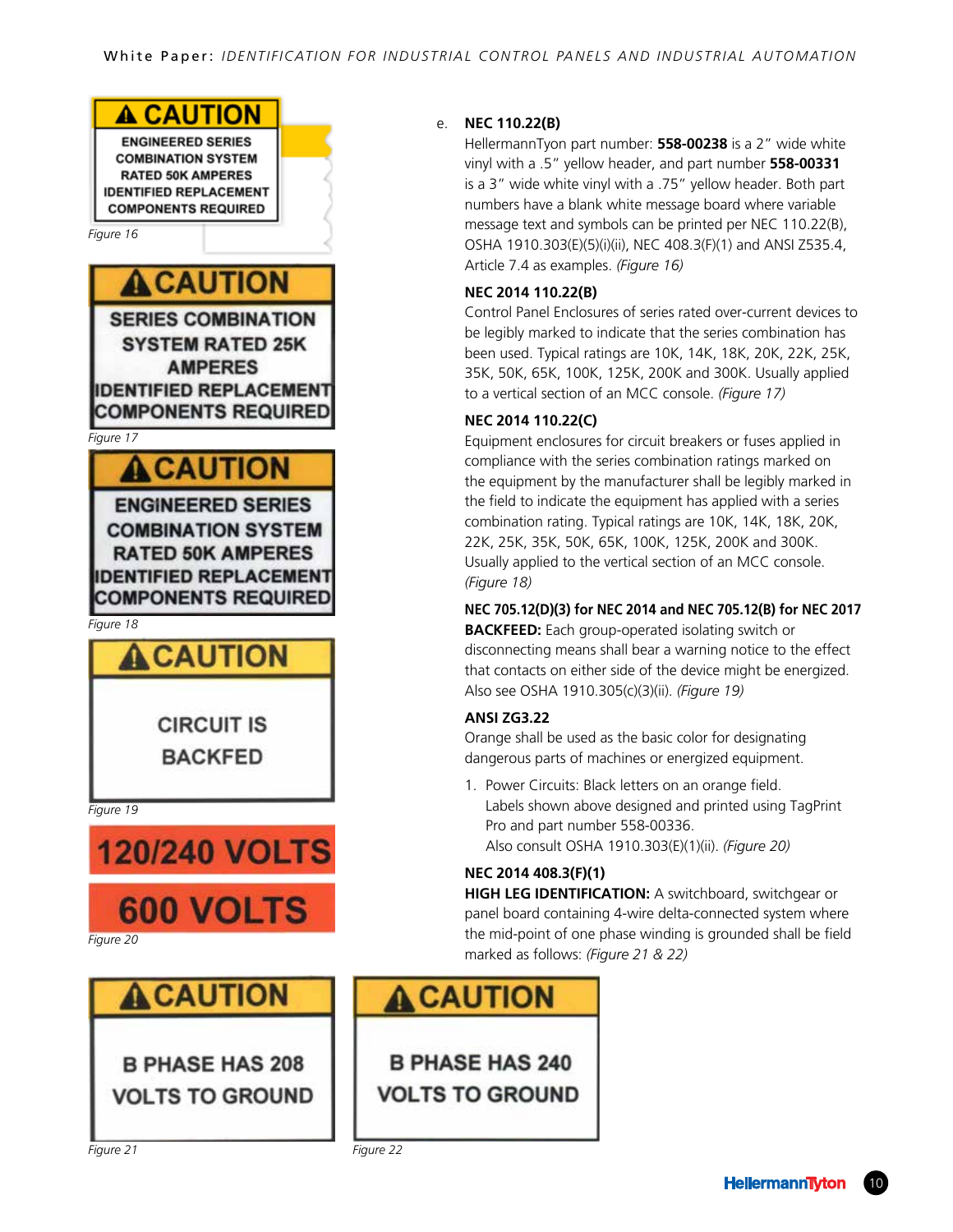





*Figure 24*



*Figure 25*



*Figure 26*



*Figure 27*

#### **3.3 MESSAGE SIGNS**

- A. Comply with NFPA 70, NFPA 70E and 29 CFR 1910.145.
- B. Self-adhesive message signs and pressure-sensitive labels, configured for display on the front cover, door or other access to equipment, unless otherwise indicated.
- C. Message signs should be black text on a white background or white text on a black background.

#### **1. NEC 408.4(A) FIELD IDENTIFICATION REQUIRED**

Every circuit and circuit modification shall be legibly identified as to its clear, evident and specific purpose of use.

Picture shows foam nameplate label part numbers 596-00504 2" X 1" white nameplate, and 596-00503 1.06" X .49" black foam nameplate.

Breaker panel sheet printed on HellermannTyton part number 558-00350 white 4" wide vinyl using TT822OUT or TT822OUTSM black ribbons. *(Figure 23 & 24)*

**2. PHASE AND CIRCUIT LABELS NEC 409.102(B) and NEC 408.4(B)** 

"…and the phases shall be permanently marked." *(Figure 25)*

#### **3. NFPA 79- 2012: Article 16.3 FUNCTIONAL IDENTIFICATION**

Control devices, visual indicators, and displays used in the operator machine interface shall be clearly and durably marked with regard to their function either on or adjacent to the unit.

Foam nameplate button label part numbers 596-00412 or 596- 00414 printed with TT822OUT or TT822OUTSM ribbons.

Foam nameplate label part number 596-00417 printed with TT822OUT or TT822OUTSM ribbons. See 1910.303(e). *(Figure 26 & 27)*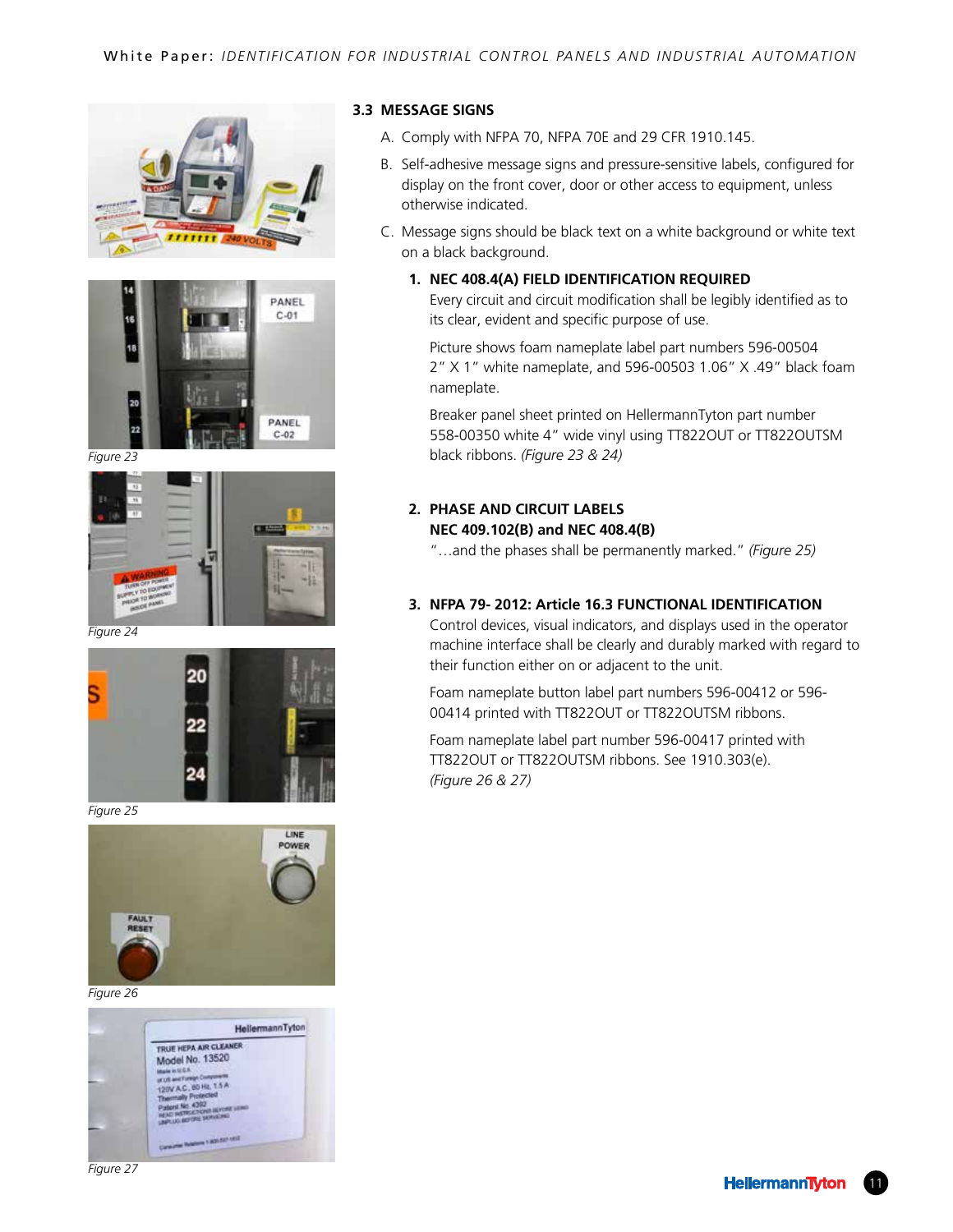

*Figure 28*



*Figure 29*



*Figure 30*





*Figure 32*



#### **4. NEC 450.14 DISCONNECT MEANS**

Transformers…Where located in a remote location, the disconnecting means shall be lockable and the location shall be field marked on the transformer.

Part number 558-00311 with white ribbon part number 556-00189 or 556-00190. *(Figure 28)*

#### **5. WIRE IDENTIFICATION – SELF-LAMINATING LABELS**

Per Industry Standard

Part Number(s) TAG22T3-100B, TAG26T6-100B, TAG51T3-100B.

*Also see NEC 210.5(C)(2)(b)(4) (Figure 29)*

# **6. WIRE IDENTIFICATION – PRINTABLE SHRINK TUBING**

Per Industry Standard

Part Number(s) 553-50002, 553-50004, 553-50009, 553-50011, 553-50016, 553-50019.

*Also see NEC 210.5(C)(2)(b)(4) (Figure 30)*

#### **7. NEC 110.24(A) AVAILABLE FAULT CURRENT**

Field Marking – Service equipment other than dwelling units shall be legibly marked in the field with the maximum available fault current.

Part number 558-00311 with white ribbon, part number 556-00189 or 556-00190. *(Figure 31)*

#### **8. NEC 210.5(C)(1)(2)(3) and NEC 408.3(e) COLOR CODING FOR PHASE AND VOLTAGE LEVEL:**

Identification, 600V or less: Use the colors listed below for ungrounded service, feeder, and branch circuit conductors per NEC 210.5(C)(b)(2-3) and NEC 408.3(E) and NEC 409.102(B) and then posted as a label per NEC 210.5(C)(3) and NEC 210.5(C)(2)(b)(2-4) for NEC 2017.

Colors for 208/120-V Circuits: *(Figure 32)*

- a. Phase A: Black
- b. Phase B: Red
- c. Phase C: Blue

Colors for 480/277-V Circuits: *(Figure 33)*

- a. Phase A: Brown
- b. Phase B: Orange
- c. Phase C: Yellow

#### **9. NEC 210.5(C)(1)(b) POSTING OF IDENTIFICATIONS MEANS**

The method utilized for conductors originating within each branch circuit panel board or similar branch circuit distribution equipment shall be permanently posted at each branch-circuit panel board or similar branch circuit equipment.

Part number 558-00311 with white ribbon, part number 556-00189 or 556-00190.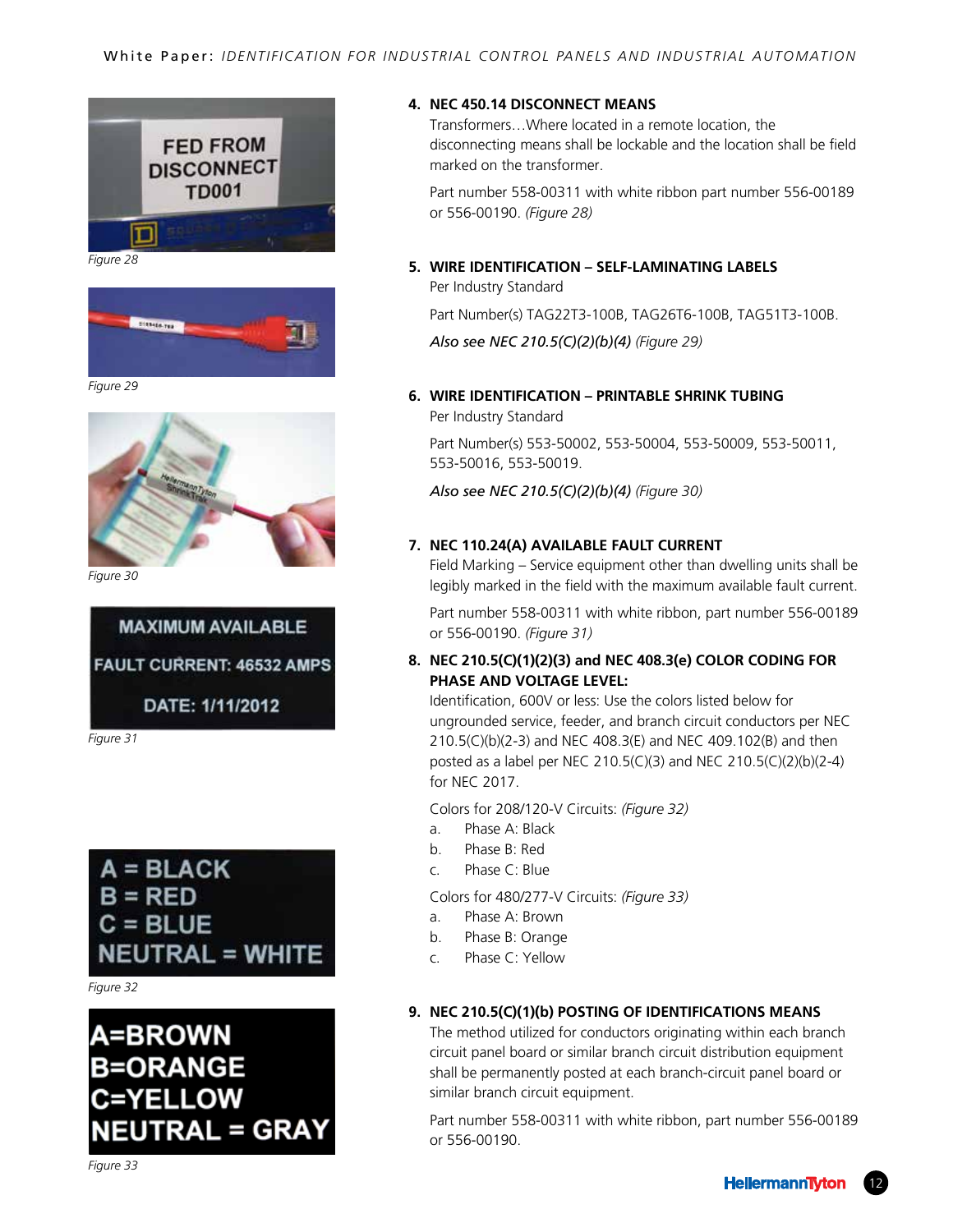



*Figure 35*



*Figure 36*



*Figure 37*



*Figure 38*



**MORE THAN ONE DISCONNECTING MEANS IS REQUIRED TO** 

*Figure 39*

#### **10.NEC 230.72(A) GROUPING OF DISCONNECT**

The two to six disconnects as permitted in 230.71 shall be grouped. Each disconnect shall be marked to indicate load served.

Part number 558-00311 with white ribbon, part number 556-00189 or 556-00190. *(Figure 34)*

#### **11.NEC 408.4(B) SOURCE OF SUPPLY**

All switchboards and panel boards supplied by a feeder in other than one or two family dwellings shall be marked to indicate the device or equipment where the power supply originates.

Part number 558-00307 with white ribbon part number 556-00189 or 556-00190. *(Figure 35 & 36)*

#### **12.NEC 230.2(E) IDENTIFICATION**

.

Where a building or structure is supplied by more than one service, or any combination of branch circuits, feeders, and services, a permanent plaque or directory shall be installed at each service disconnect location denoting the other services, feeders and branch circuits supplying that building or structure and the area served by each.

Part number 558-00350 with black ribbon, part number TT822OUT or TT822OUTSM. *(Figure 37)*

#### **13.NFPA 70e 110.22(A) IDENTIFICATION OF DISCONNECTING MEANS**

Each disconnecting means shall be legibly marked to indicate its purpose unless located and arranged so the purpose is evident. The marking shall be of sufficient durability to withstand the environment involved.

Part number 558-00311 with white ribbon, part number 556-00189 or 556-00190. *(Figure 38)*

#### **14.NEC 409.110(3) MARKING**

Industrial Control Panels supplied by more than one power source such that more than one disconnecting means is required to disconnect all power within the control panel shall be marked to indicate that more than one disconnecting means is required to deenergize the equipment.

Part number 558-00330 with white ribbon, part number TT822OUT or TT822OUTSM. *(Figure 39)*

> **HellermannT** 13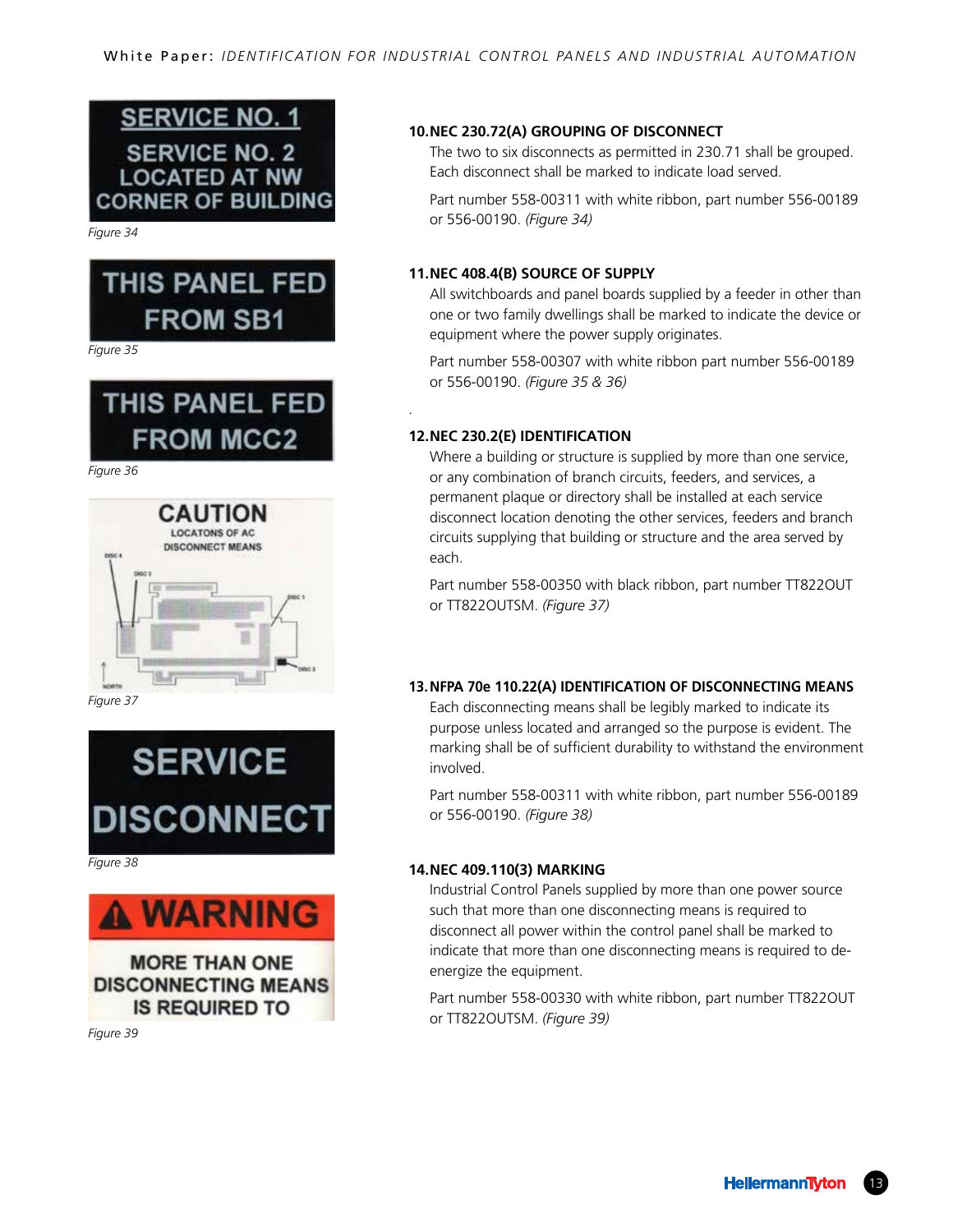



*Figure 41*



![](_page_13_Figure_6.jpeg)

![](_page_13_Picture_7.jpeg)

**BRAND: ABC BLOCK** 10200 (WDU2.5) **TORQUE REQUIREMENTS** 3.5-7.1 IN. LBS.

*Figure 43*

![](_page_13_Picture_10.jpeg)

*Figure 44*

#### **15.NEC 2011 409.110(4)**

Short Circuit Current Rating (SCCR) of the industrial control panel based on one of the following:

- a. Short-Circuit current rating of a listed and labeled assembly.
- b. Short-Circuit current rating established utilizing an approved method.

Exception: SCCR marking not required for control panels containing only control circuit components. *(Figure 40)*

#### **16.NFPA 79 – 2012 13.1.1.6**

Terminals on terminal blocks shall be plainly identified to correspond to markings on the diagram.

Other Industrial Automation signage as required by OSHA regulations. *(Figure 41)*

#### **17.NFPA 2012 205.10**

Identification of components, where required, and safety related instructions (operating or maintenance) if posted shall be securely attached and maintained in legible condition. Up-to-date operating and safety instructions and necessary warnings are vital to ensure employee safety for industrial automation. *(Figure 42)*

#### **18.NFPA 79 16.4.5**

Where supply conductors and machine overcurrent protection is furnished as part of the machine, the machine shall be marked: SUPPLY CONDUCTOR AND MACHINE OVERCURRENT PROTECTION AT MACHINE AND SUPPLY TERMINALS.

#### **19.NEC 110.3(A) EXAMINATION, IDENTIFICATION, INSTALLATION AND USE OF EQUIPMENT.**

The torque requirements can be labeled per NEC 110.3(B) which states that the listed and labeled equipment shall be installed and used in accordance with any instructions included in the listed labeling. The AHJ may require evidence of compliance with 110.3(A) and listing the torque values will tie back to the tables for UL torque values in the back of the NEC handbook or manufacturer's installation requirements. *(Figure 43)*

#### **20.NEC 110.3(A) EXAMINATION, IDENTIFICATION, INSTALLATION AND USE OF EQUIPMENT.**

The fuse replacement label can be labeled per NEC 110.3(B) which states that the listed and labeled equipment shall be installed and used in accordance with any instructions included in the listed labeling. Fuse ratings also fall under the NEC 409 SCCR ratings where a panel's overall short circuit current rating is important for passing inspection. The AHJ may require evidence of compliance with 110.3(A) and listing the fuse replacement number and type will ensure that the SCCR rating does not change. *(Figure 44)*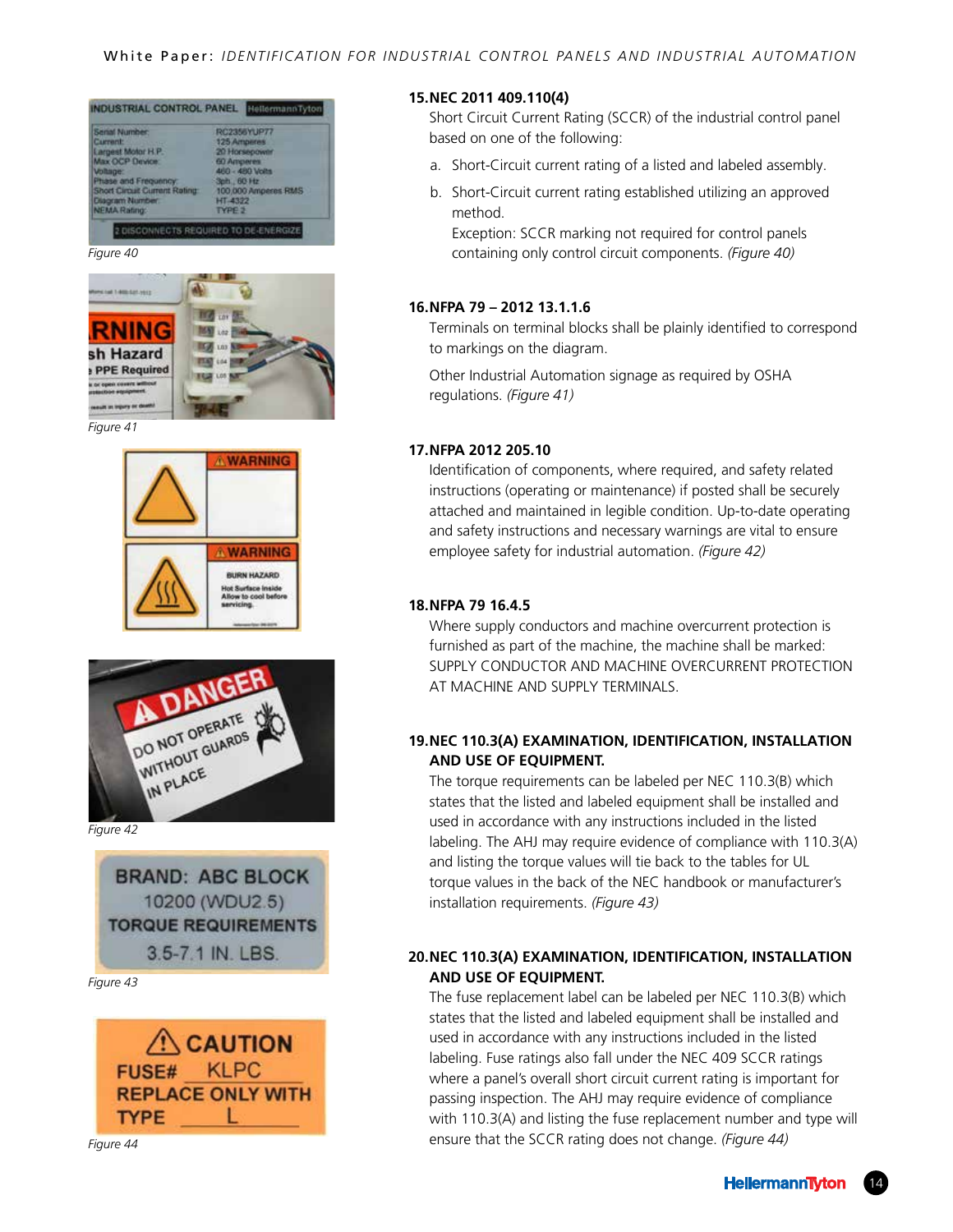![](_page_14_Picture_1.jpeg)

*Before*

![](_page_14_Picture_3.jpeg)

![](_page_14_Picture_4.jpeg)

*Before*

# Δ

AREA IN FRONT OF THIS ELECTRICAL PANEL MUST BE **KEPT CLEAR FOR 36 INCHES. OSHA-NEC REGULATIONS** 

*After*

![](_page_14_Picture_9.jpeg)

*Before*

![](_page_14_Picture_11.jpeg)

#### **PART 4 – MAINTENANCE**

#### **4.1 WARNING LABELS AND SIGNS**

- 1. NFPA 70E 2012 205.11: Warning Signs, where required, shall be visible, securely attached and maintained in a legible condition.
- 2. NFPA 70B Electrical Equipment Maintenance: 11.2.5. Cable identification tags or markings should be checked.
- 3. NFPA 70B Electrical Equipment Maintenance: 12.3.1.3. Badly corroded enclosures should be properly cleaned and refinished or replaced. This includes any applicable labeling.
- 4. ANZI-Z535-4 2011 10.2.2: Product safety signs or labels should be replaced by the product user when they no longer meet the legibility requirements as described in section 8.2. In cases where products have an extensive expected life or were exposed to extreme conditions, the product user should contact either the product manufacturer or another source to determine a means for obtaining replacement signs or labels.
- 5. Before and after examples:

![](_page_14_Picture_20.jpeg)

*Before*

![](_page_14_Picture_22.jpeg)

*After*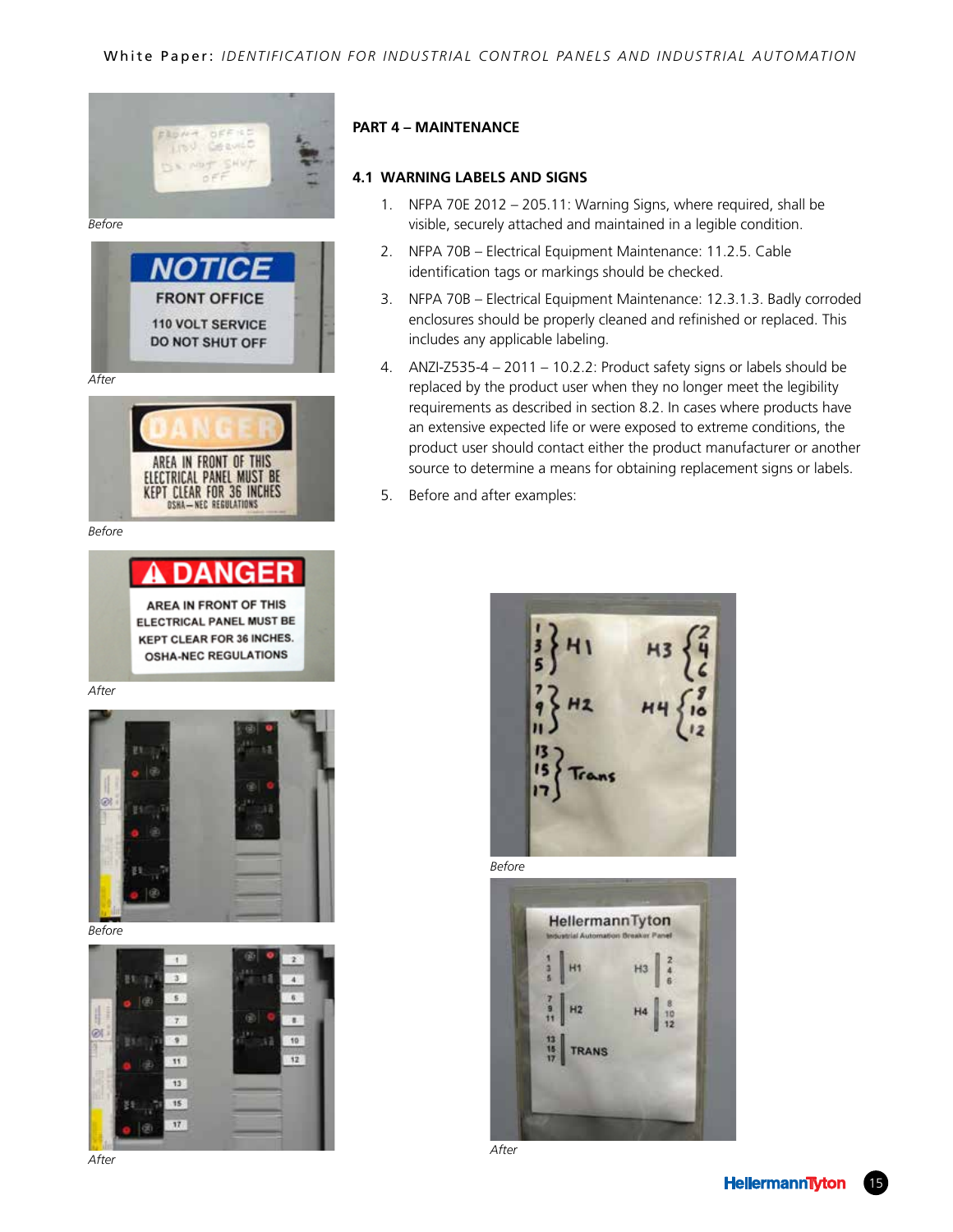![](_page_15_Picture_1.jpeg)

**4.2 INDUSTRIAL AUTOMATION MAINTENANCE**

1. Before and after examples:

![](_page_15_Picture_4.jpeg)

*Before*

*After*

![](_page_15_Picture_7.jpeg)

![](_page_15_Picture_8.jpeg)

![](_page_15_Picture_9.jpeg)

*After*

![](_page_15_Picture_10.jpeg)

![](_page_15_Picture_11.jpeg)